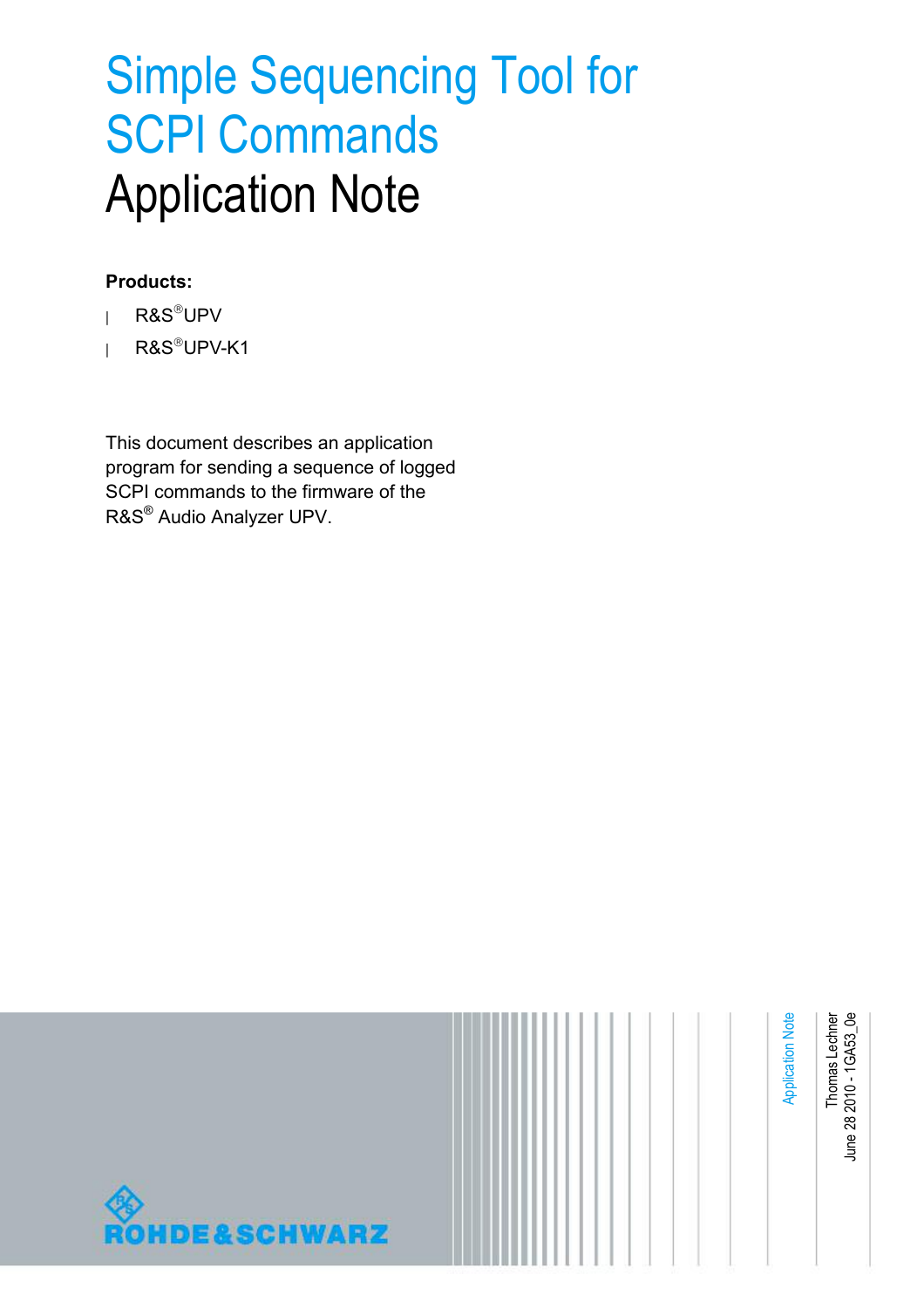## **Table of Contents**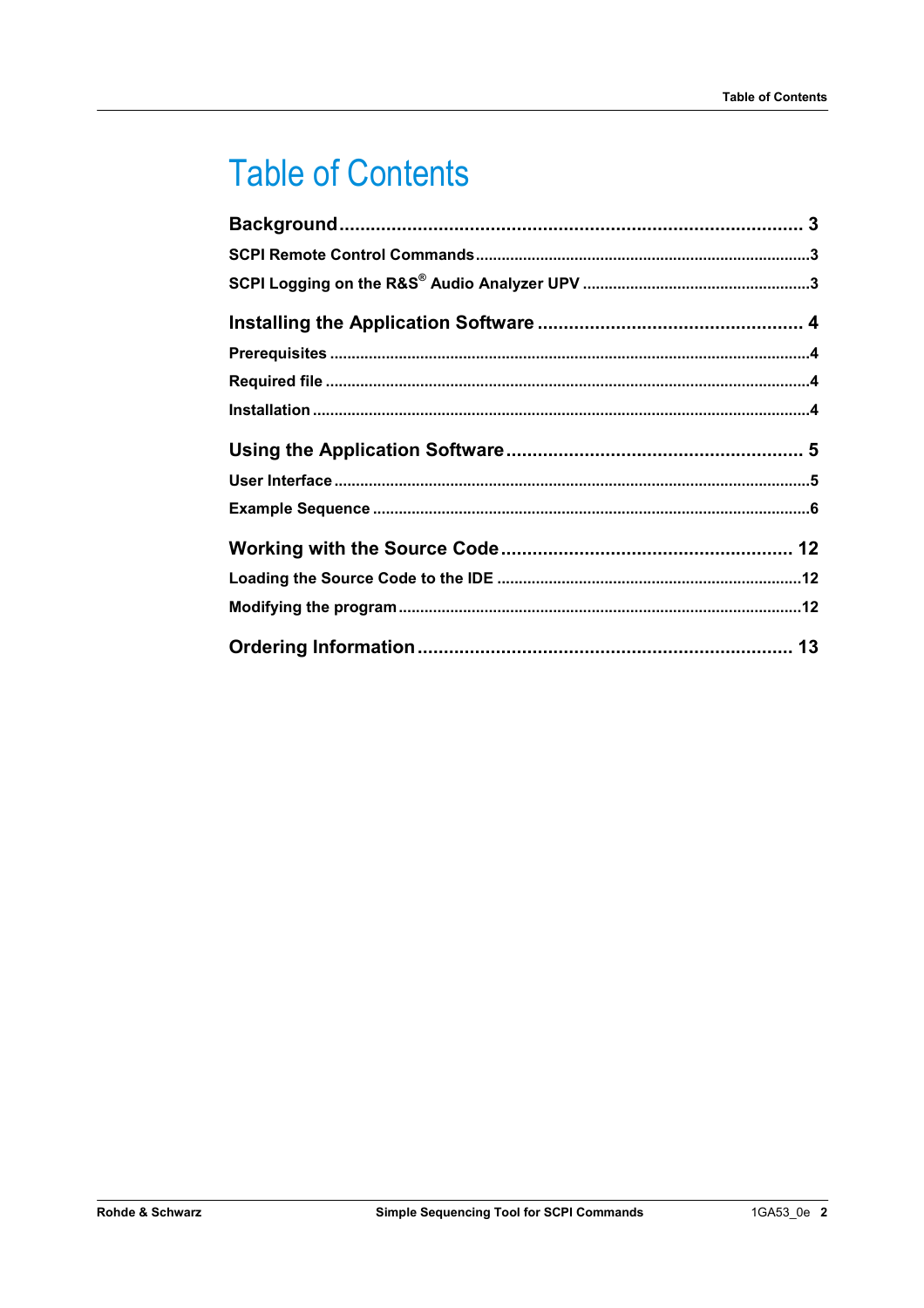## **Background**

### **SCPI Remote Control Commands**

SCPI (Standard Commands for Programmable Instruments) contains syntax and naming conventions for remote control commands for measurement instruments. SCPI is independent of the physical interface used for communication between a controller and an instrument. The specification contains a set of mandatory system and status commands, conventions for generating long form and short form mnemonics for command headers, parameter formatting, status reporting, data interchange format, instrument classes and a command reference list

## **SCPI Logging on the R&S® Audio Analyzer UPV**

Commands for instrument settings can be logged using the item "SCPI Recording" of the "Sequence" menu. For example, setting the frequency of the generator function "Sine" to 1250 Hz produces the logged command

SOURce:FREQuency 1250 HZ

The logged command can be re-phrased to a query by replacing the parameter by a question mark:

SOURce:FREQuency?

The lowercase letters are optional for better understanding. The parser for the remote control commands evaluates only the mandatory uppercase letters.

Single commands can be tested in the diagnostic panel ("Utilities" menu). Paste the command to the text field "SCPI Cmnd" and press the "Enter" key to send the command to the firmware of the instrument. Responses to queries entered here appear in the status line on the bottom left above the softkey labels.

The application program described herein is made for executing a sequence of logged remote control commands.

Key presses on the front panel and query commands for result values and curves cannot be logged. For these commands please refer to the UPV manual, chapters "Remote Control – Fundamentals" and "Remote Control - Commands".

A single measurement (key press "SINGLE") is started with

INITiate:CONTinuous OFF

This command stops any potentially ongoing measurement and starts a single measurement without resetting traces and maximum/minimum readings. The main function result of channel 1 is queried with command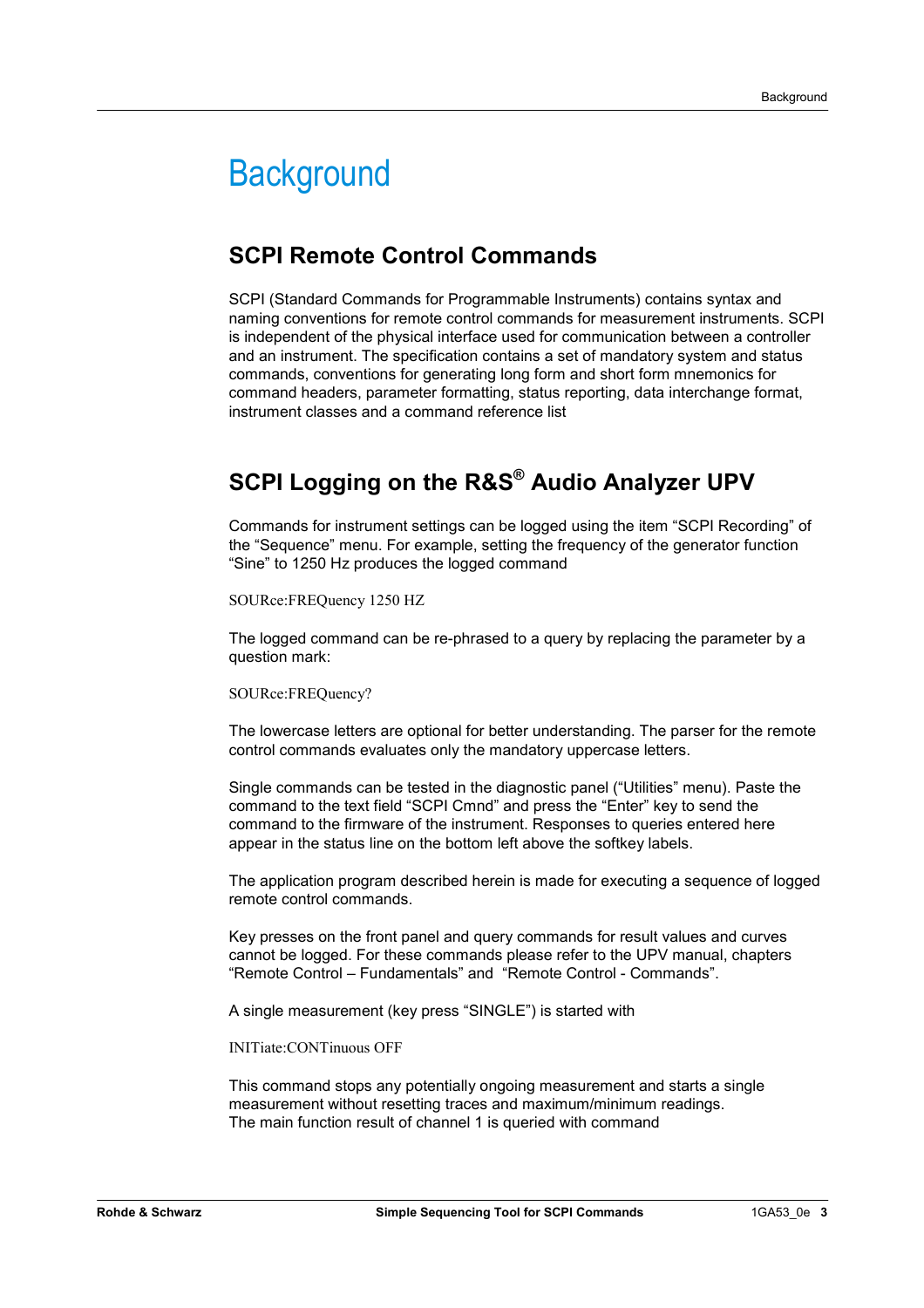SENSe:DATA?

The main function result of channel 2 is queried with command

SENSe:DATA2?

## Installing the Application Software

### **Prerequisites**

The use of the application program provided with this application note requires option UPV-K1 (universal sequence controller). For modification of the supplied source code of the application program the VB.Net IDE (integrated development environment) provided with option UPV-K1 must be installed. The VB.NET IDE is not required for installing and running the program from the installer.

#### **Required file**

Copy "1GA53.msi" to the UPV hard disk, e.g. to "D:\R&S Software\Application Notes".

#### **Installation**

Run installation file "1GA53.msi" from the UPV hard disk and follow the instructions on the screen. The installer creates a shortcut on the desktop and in "Programs" within the start menu.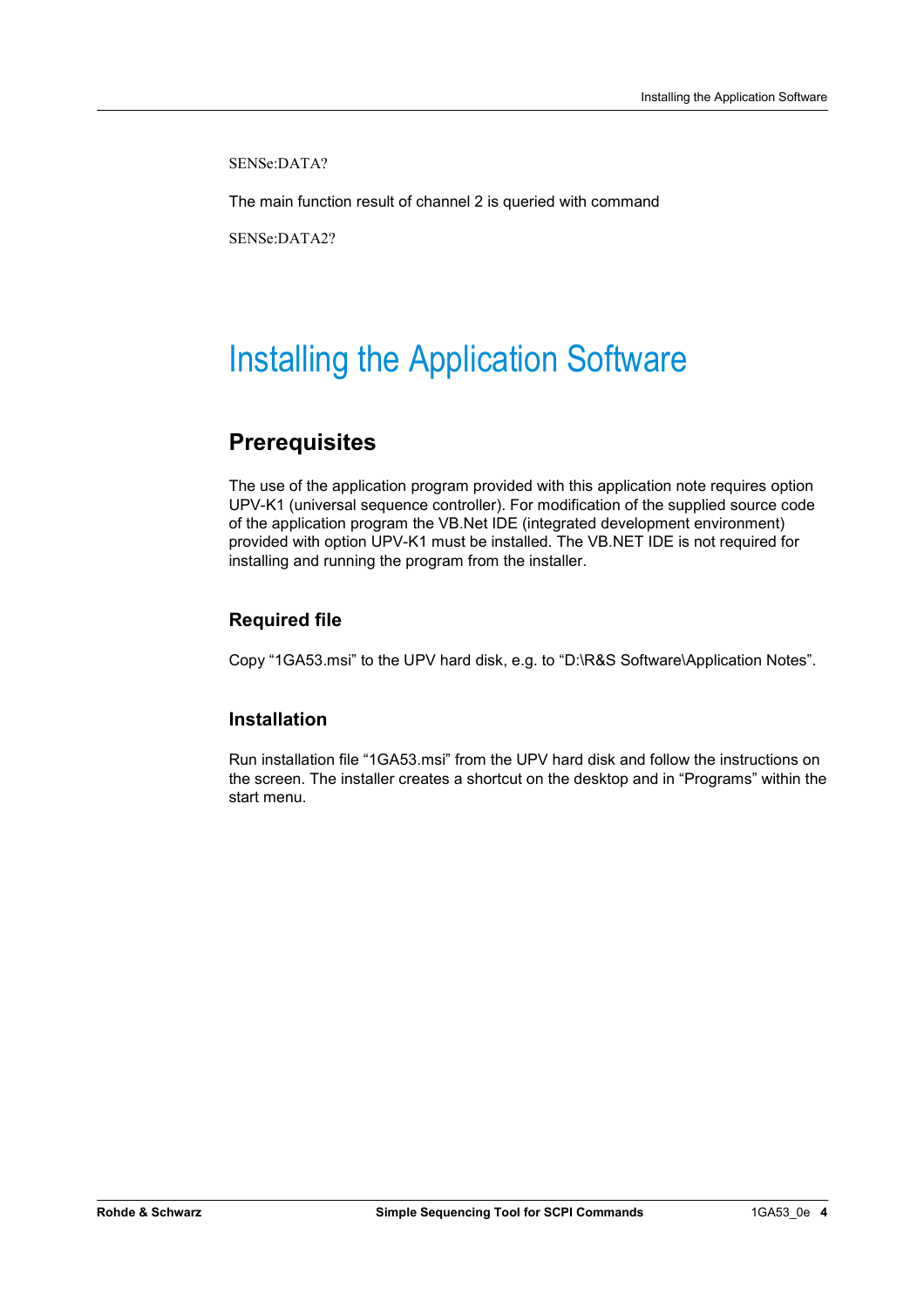## Using the Application Software

### **User Interface**

| <b>CSCPI Command Tool</b>    |                   | EER                                   |
|------------------------------|-------------------|---------------------------------------|
| Append Command               | Sequence Protocol | 72                                    |
| From Clipboard               |                   | ×                                     |
| Automatic                    |                   | Step by Step                          |
| T Insertion from<br>Cloboard |                   | R Append ":"wW" to                    |
| <b>TRST</b>                  |                   | F SCPI updale                         |
| rus                          |                   | Conn. Timeout II                      |
| INIT CONT OFF.               |                   | $30 - 1$                              |
| SENS DATA?                   |                   | Clear                                 |
| SENS DATA2?                  |                   | Save to ad file                       |
| Delete Last Entry            |                   | Load hom Ne                           |
|                              |                   | Appared from file                     |
|                              |                   | Minimize this window<br>while sunning |
|                              |                   | Rün                                   |
|                              | м                 | Exit                                  |

*Figure 1: User interface after start of the program* 

- Copy the commands from the SCPI recorder in the UPV window (using key combination CTRL+C or "Copy" in the context menu) and paste them into the text box in the centre of the window of the application program with button "From Clipboard" in the "Append" panel, key combination CTRL+V or "Paste" in the context menu.
- The text content from the clipboard can also be appended to the text by clicking the button "From Clipboard" in the field "Append Command".
- If checkbox "Automatic Insertion from Clipboard" is activated, any text copied to the clipboard will immediately be inserted. After insertion of the text, the clipboard is cleared. The checkbox is automatically deactivated when a sequence is run.
- The other buttons in the "Append Command" field can be used to append the commands written on the respective buttons.
- The button "Delete Last Entry" removes the last command line from the sequence.
- The textbox in the center contains either the SCPI command sequence or the protocol of execution of a sequence. The contents can be chosen using the "Sequence" and "Protocol" tabs on top. The display changes automatically to "Protocol" when the execution of a sequence is started and back to "Sequence" when the execution is completed.
- The "?" button provides a short explanation of the program.
- If the "Step by Step" checkbox is activated, the program prompts the user after each command.
- Appending ";\*WAI" to every command causes the instrument to wait for the completion of the last command before the next is executed. Thus it may be made sure that the measurement has terminated before the result is queried: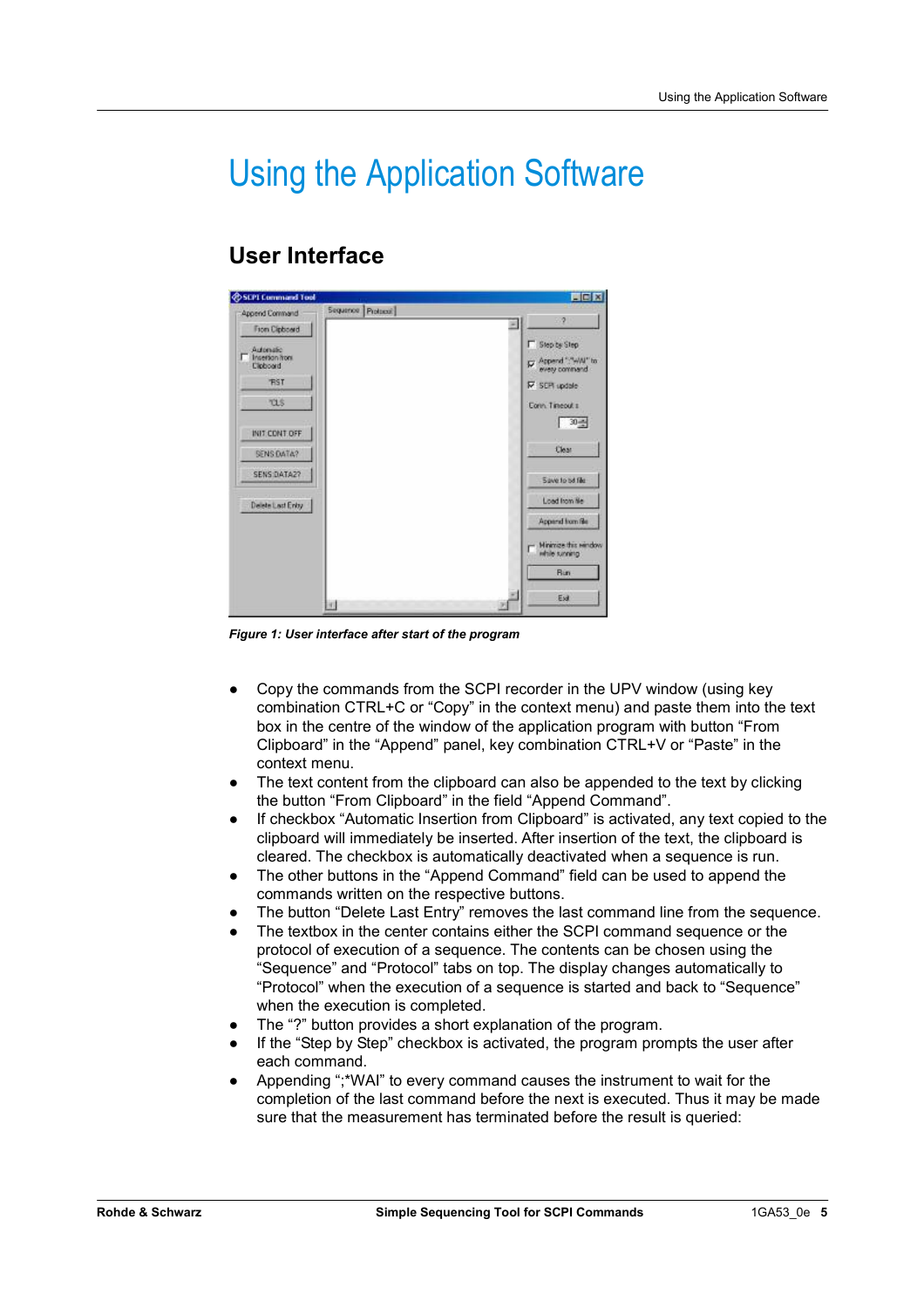INIT:CONT OFF;\*WAI SENS:DATA?

- @ The connection timeout determines the maximum time allowed between a query and the corresponding response from the instrument. It must be larger than the longest measurement time set in the analyzer.
- The "Clear" button deletes all entries in the displayed text box.
- The "Save to txt file", "Load from file" and "Append from file" buttons may be used for the respective file operations on the commands in the text box. Furthermore a communication protocol can be saved using the "Save to txt file" button.
- The option "Minimize this window while running" causes the window of the application program to be reduced to an entry in the task bar while the commands are sent to the UPV firmware. The window is restored after the last command in the text box has been executed.
- "Exit" ends the application program and closes the control window.

### **Example Sequence**

The following example sequence shows how to use the application program. The assumed task is to preset the instrument, perform a two-channel rms measurement, store the results of the first measurement as reference values, perform a second rms measurement and obtain the results of the second rms measurement as dB values relative to the first results. To this end, perform the following steps:

- Start the application program from the desktop icon or from the programs folder in the start menu.
- Click the "\*RST" button to enter this command to the list as first entry. The \*RST command presets the instrument to a defined state.
- Click the "INIT:CONT OFF" button to append this command. This command will later on start a single measurement.



*Figure 2: User interface after insertion of the first two commands* 

Change to the UPV window.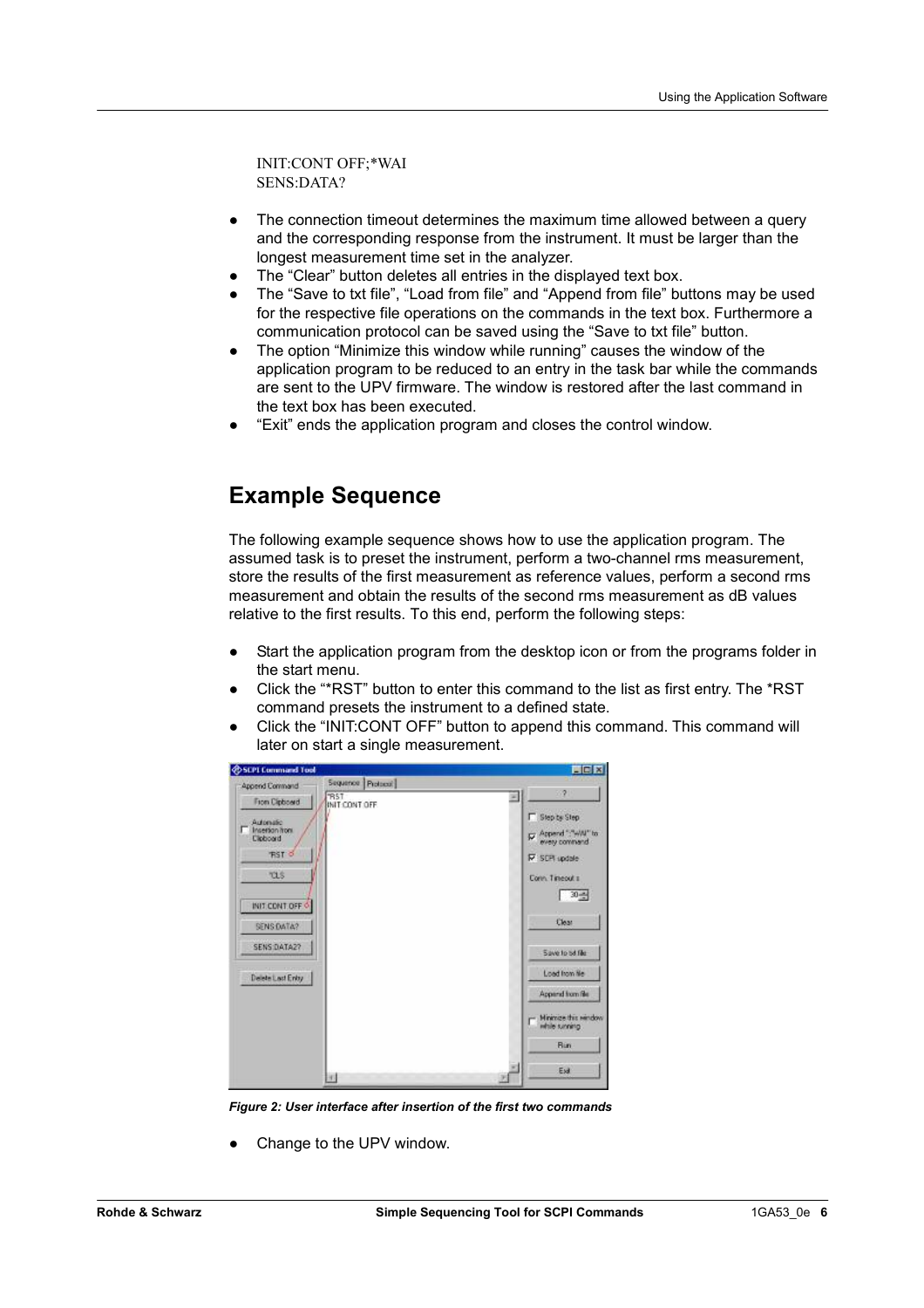- @ Open the SCPI recorder by clicking on item "SCPI Recording" in the "Sequence" menu.
- @ Open the function config panel from the "DispConfig" menu or by right-clicking in the numeric result display and clicking on "Config" in the context menu.
- In the column for channel 1, open the "Reference" combo box and click on "Store Ch1". This setting stores the current result of channel 1 as reference value for relative units in channel 1. The command for this operation appears in the SCPI recorder window.



*Figure 3: Logging of the command to store the current result as reference value of channel 1* 

In the column for channel 2, open the "Reference" combo box and click on "Store Ch2". This setting stores the current result of channel 2 as reference value for relative units in channel 2.

|                              | <b>Function Config</b> | <b>REE</b>                    |                    |                                 |                      |                     | $\Box$                        |
|------------------------------|------------------------|-------------------------------|--------------------|---------------------------------|----------------------|---------------------|-------------------------------|
|                              | Channel 1              | <b>Channel 2</b>              | <b>PIMS</b>        | <b>Inguis Page</b>              |                      | Pressency           |                               |
| Display                      | <b>Show</b>            | Show:                         | 42 UV              | 10.650 µV                       |                      | 3.9732 kHz          |                               |
| Casy to On 2<br><b>U</b> st. | Exec<br>固<br>lv.       | $\overline{\mathbf{z}}$<br>Ιv | 123 U.V            | 23 154 uV                       |                      | 7 1711 kHz          |                               |
| Unit Auto                    | Φ<br>w.                | π<br><b>V</b>                 |                    |                                 |                      |                     |                               |
| Eigneenrig                   | Auto<br>۰              | ž<br>Auto                     | Linux SUPERINUM    | SENSe:REFerence:MODE:CH1S       | $\sqrt{N}$           | Figurity            | $-1018$                       |
| Resolution                   | 5dg / 0.001dE          | Ξ<br>5dg / 0.001 dB           |                    | SENSe:REFerence:MODE2 CH2S      |                      | <b>RMS</b><br>r     | ×<br>$\overline{\phantom{a}}$ |
| Reference                    | Value                  | Value<br>٠                    |                    |                                 |                      | юë                  |                               |
|                              | 0.00000                | Value:                        |                    |                                 |                      | <b>JAMES</b><br>lон | Ξ                             |
| Auto Scale                   | Exec                   | Shore-Chd.<br>Store Ch2       |                    |                                 |                      | <b>Cett</b>         |                               |
| Spacing                      | G Lin<br>$C$ Mag       | Meas Chi                      |                    |                                 |                      | lом                 |                               |
| Lett                         | 100,000<br>n/c         | Mess Ch2<br>Gen Track         |                    |                                 | FINE                 | OH!                 |                               |
| <b>Hunt</b>                  | 10,0000                | M<br>10,0000                  | Impediation        | 200 KG<br>剿                     | Frict Setting        | <b>CH</b>           | ۶                             |
| Main Ond                     | Auto Fine<br>医         | Auto Fine                     | Common             | <b>G. Box C. Glound</b><br>Auto | <b>Bangowin</b>      | Show:               |                               |
| Sue Ond                      | ЮĦ<br>×                | ×<br>Off                      | Honge              | Ξ                               | Post FFT             | Show:               |                               |
| Lind Lower                   |                        | г                             | <b>Firt Incent</b> | 600,000<br>$\Omega$             | Level Months         | loe                 |                               |
| <b>Link Ussex</b>            |                        | г                             | Start Cand         | Auto<br>ж                       | <b>Input Monitor</b> | Peak                | Ξ                             |
|                              |                        |                               | Delaw              | 0.00000                         |                      |                     |                               |

*Figure 4: Logging of the command to store the current result as reference value of channel 2*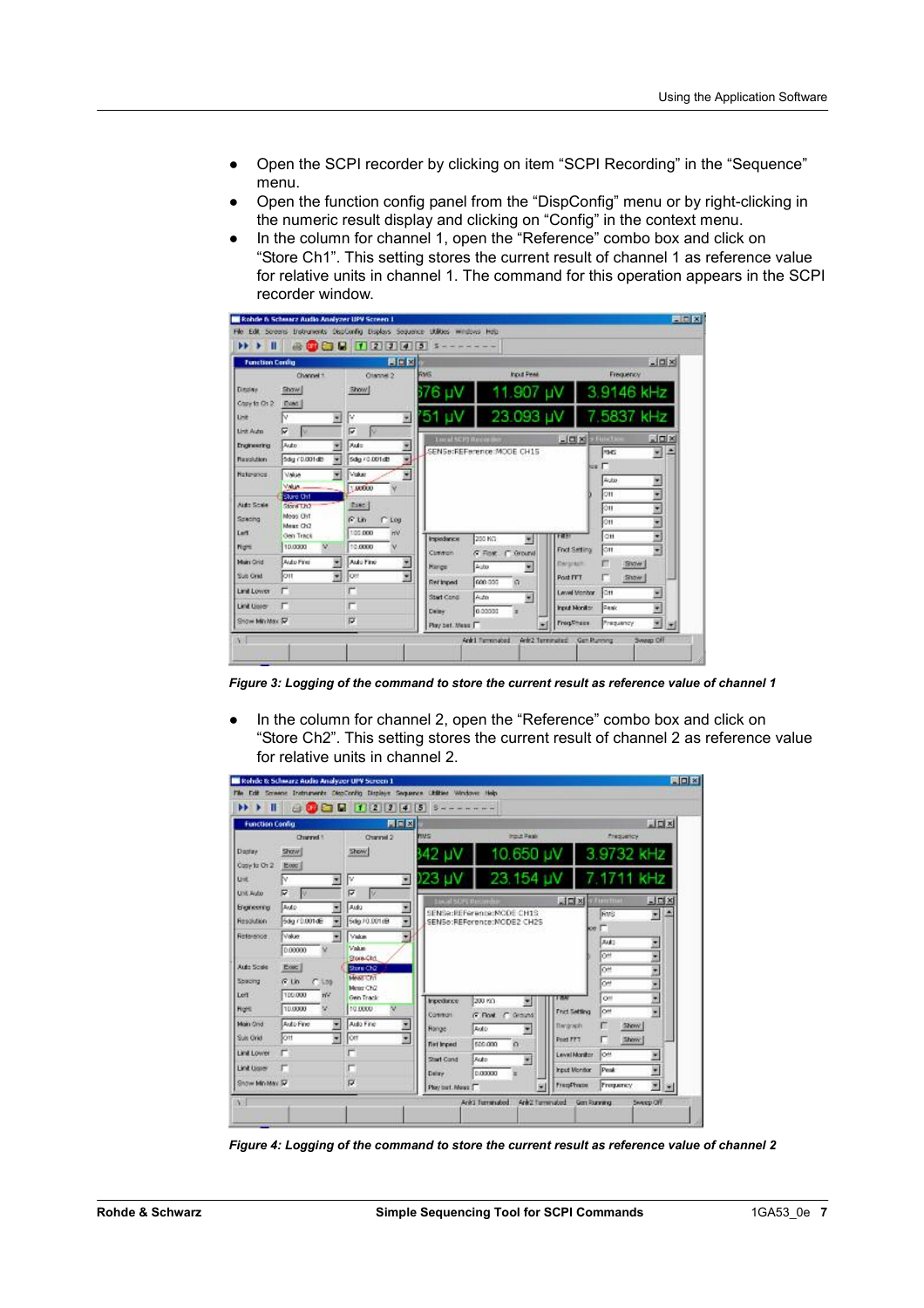| <b>Function Config</b>                                                        |                                                                                                        | $  C  \times  $                                                                                                                           |                                                                            |                                                                                                  |                                                                                         |                                                                                       | $-101 \times$                          |
|-------------------------------------------------------------------------------|--------------------------------------------------------------------------------------------------------|-------------------------------------------------------------------------------------------------------------------------------------------|----------------------------------------------------------------------------|--------------------------------------------------------------------------------------------------|-----------------------------------------------------------------------------------------|---------------------------------------------------------------------------------------|----------------------------------------|
|                                                                               | Channel 1                                                                                              | Channel 2                                                                                                                                 | <b>RMS</b>                                                                 | Input Peak                                                                                       |                                                                                         | Frequency                                                                             |                                        |
| Duplay.<br>Copy to Ch 2                                                       | Show!<br>EIRC                                                                                          | Stare                                                                                                                                     | 56 dBr                                                                     | 11.500 µV                                                                                        |                                                                                         | 3 8448 kHz                                                                            |                                        |
| Unit                                                                          | ۰<br>dBr                                                                                               | ľ۷.<br>회                                                                                                                                  | 159 µV                                                                     | 24.217 µV                                                                                        |                                                                                         | 7 5230 kHz                                                                            |                                        |
| Lind Audor<br>Engineering<br>Resolution<br>Reference<br>Auto Scale<br>Spacing | lσκ<br>٠<br>distant<br>w<br><b>A%W</b><br>ΔV<br><b>USS</b><br>%VIVr<br>69244<br><b>ON</b><br>P.Fr<br>۰ | $\overline{\mathbf{v}}$<br>Đê<br>×<br><b>Auto</b><br>F<br>Solid / 0.001 dBT<br>₩<br><b>Maker</b><br>0.00001<br>Exec  <br>if Un<br>$C$ kpg | Local 513'd Raymonder<br>SENSe: UNIT DBR                                   | SENSe:REFerence:MODE CH1S<br>SENSe:REFerence:MODE2 CH2S                                          | 니다시                                                                                     | <b>Flam tu</b><br><b>RMS</b><br>$\blacksquare$<br>Auto-<br>ott.<br><b>Off</b><br>lott | $-101 \times$<br>因<br>ž<br>ž<br>Ë<br>Ë |
| Lett<br><b>Right</b><br>Main Orld<br>Sub Grid<br>Limit Lower<br>Limit Lipper  | 0.00000<br>dBr.<br>10,0000<br>æ.<br>Auto Fine<br>圛<br>雇<br>Ott                                         | 100,000<br>WV.<br>10,0000<br>v.<br>Auto Fine<br>Ξ<br>×<br>for<br>п                                                                        | Incedence<br>Contron.<br>Range<br><b>Ret Inced</b><br>Start Condi<br>Delaw | 200 KO<br>×<br>C Ground<br><b>G</b> Flout<br>圗<br>Auto:<br>500,000<br>o<br>Auto'<br>۳<br>0.00000 | FROT<br>Frict Selting<br>Borgraph<br>Post FFT<br><b>Lanvel Monitor</b><br>Input Monitor | Off<br><b>Off</b><br>п<br>Show<br>Show!<br>ott<br>Peak                                | g<br>Ŵ<br>۷                            |
| Show Min Max IV                                                               |                                                                                                        | π                                                                                                                                         | Play bet. Meas I                                                           |                                                                                                  | FreuPhase                                                                               | Frequency                                                                             | $\frac{1}{2}$                          |

In the column for channel 1, open the "Unit" combo box and click on "dBr". This switches the unit of channel 1 to dB, relative to the first stored reference value.

#### *Figure 5:*

In the column for channel 2, open the "Unit" combo box and click on "dBr". This switches the unit of channel 2 to dB, relative to the second stored reference value.

| <b>Function Config</b>                   | <b>Holxi</b>                        |                                   |                            |                      |               | $-101 \times$ |
|------------------------------------------|-------------------------------------|-----------------------------------|----------------------------|----------------------|---------------|---------------|
| Channel 1                                | Channel 2                           | <b>RMS</b>                        | <b>Input Peak</b>          |                      | Freisuency    |               |
| Show!<br>Display<br>Copy to Ch 2<br>Erec | <b>Stow</b>                         | 45 dBr                            | 11 546 µV                  |                      | 3.8756 kHz    |               |
| dBr.<br><b>Link</b>                      | 륁<br>Ξ<br>dBr                       | 48 dBr                            | 24.928 µV                  |                      | 6.9114 kHz    |               |
| F<br><b>Lind Auto</b><br>dEr.            | kΘγ<br>в<br>dBrit                   | Local SCPL Recorder               |                            | $\Box \Box$          | <b>Tunrts</b> | $-101 \times$ |
| <b>Engineering</b><br>Auto               | <b>LAP</b>                          |                                   | SENSe:REFarance:MODE CH1S  |                      | <b>RMS</b>    | 돼             |
| Sdg / 0.001dB<br>Resolution              | ٠<br>A%V                            |                                   | SENSe:REFerence:MODE2 CH2S |                      | <b>Scott</b>  |               |
| Reference<br><b>Nature</b>               | <b>AV</b><br><b>VAN</b>             | SENSe:UNIT DBR<br>SENSe:UNIT2 DBR |                            |                      | <b>AUSO</b>   |               |
| 0.00000                                  | SVM                                 |                                   |                            |                      | OIF           | ۰             |
| Arzio Scole<br>Exec                      | A SW                                |                                   |                            |                      |               | ٠             |
| Szachu<br>作用<br><b>C</b> Lug             | 1300<br>PPt<br>н                    |                                   |                            |                      | OĦ            | ٠             |
| 0.00000<br>Lett<br>dBr                   | 0.00000<br>dFir                     |                                   |                            |                      | ÖĦ            | ۰             |
| 10,0000                                  |                                     | incedance.                        | 200 RO<br>更                | र बाद                | Off           | ż             |
| Right<br>ď                               | 10,0000<br>dB                       | Contron:                          | F Float C Ground           | <b>Frict Setting</b> | loft          | ν             |
| Main Orid<br>Auto Fine                   | ×<br>Auto Fine<br>z                 | <b>FORTON</b>                     | 菌<br>Auto                  | <b>Bargraph</b>      | г<br>Show.    |               |
| Sub Ond<br>ÓΠ                            | y<br>$\overline{\mathbf{r}}$<br>lоп | Ret Iniced                        | 600,000<br>$\alpha$        | Post FFT             | n<br>Show!    |               |
| <b>Limit Lower</b>                       | n                                   | Start Cond                        | Auto.                      | Level Monitor        | lott          | 固             |
| <b>Linit Lipper</b><br>г                 | г                                   |                                   | ×<br><b>D</b> DOUGO        | <b>Input Monitor</b> | Peak          | ۳             |
| Show Min Max T                           | σ                                   | Delaw.                            |                            | <b>Frece Texas</b>   | Frequency     | 의회            |

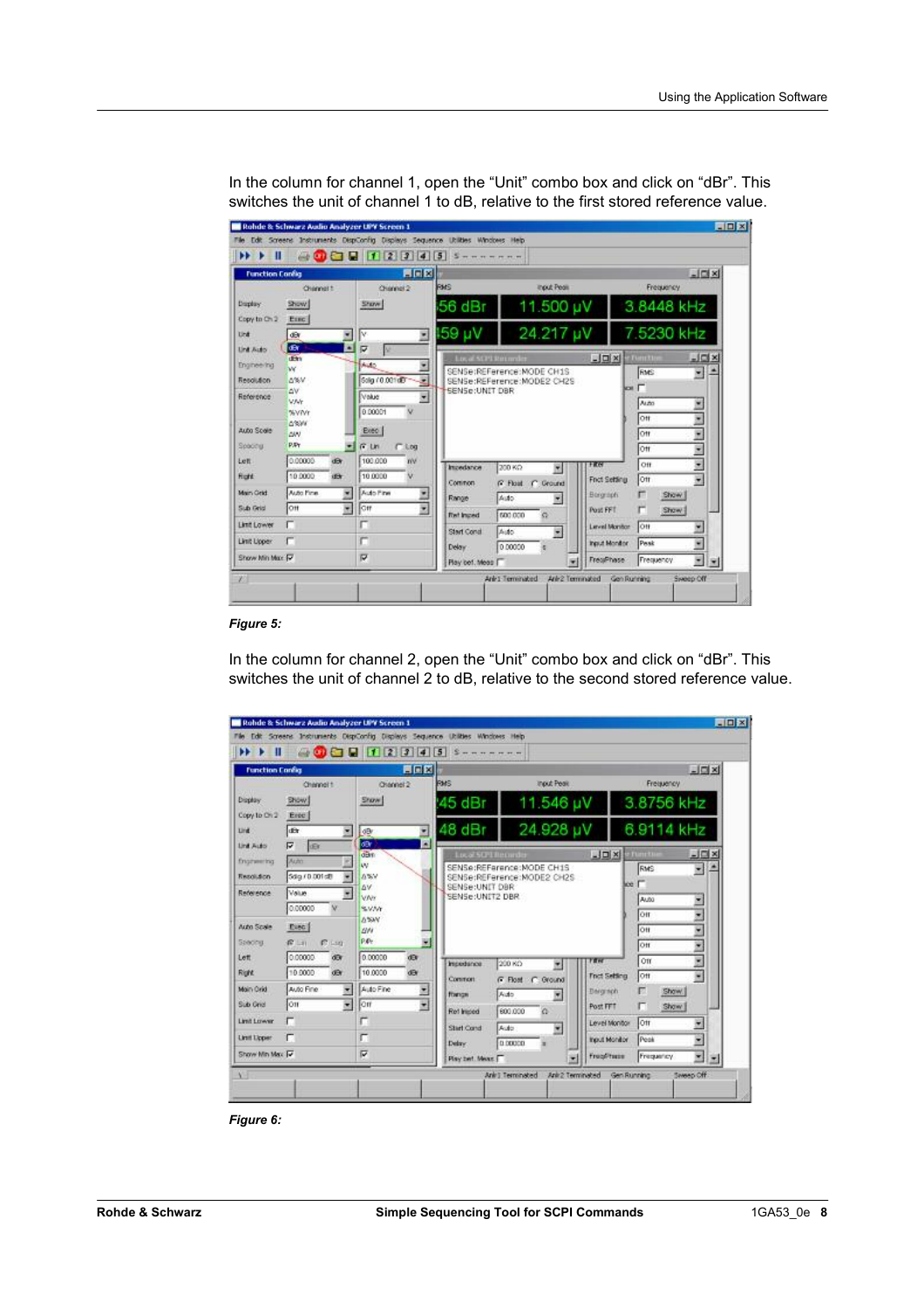| <b>Tunction Config.</b>      |                               | $-101 \times$              |                            |                      |             | $-101 \times$               |
|------------------------------|-------------------------------|----------------------------|----------------------------|----------------------|-------------|-----------------------------|
| Channel 1                    | Chennel 2                     | <b>FINS</b>                | <b>Input Post</b>          |                      | Frequency   |                             |
| Duplay.<br><b>Show</b>       | Show:                         | 08 dBr                     | 12.765 µV                  |                      | 3.7353 kHz  |                             |
| Copy to Ch 2<br>Einc.        |                               |                            |                            |                      |             |                             |
| ldhr<br>Unit                 | dBr                           | 82 dBr<br>Θ                | 22.235 µV                  |                      | 7 1122 kHz  |                             |
| π<br>Unit Auto<br><b>RES</b> | π<br>law                      | <b>Local SCPI Recorder</b> |                            | E E                  | Finction.   | $\Box$                      |
| 3480<br>Engineering          | Auto                          | Ľ                          | SENSe:REFerence:MODE CH1S  |                      | <b>POVS</b> | ۸<br>넹                      |
| 5dig 10.001dB<br>Resolution  | 5dig / 0.001dB                | ¥<br>SENSe:UNIT DBR        | SENSe:REFerence:MODE2 CH2S | cw.                  | г           |                             |
| <b>Reference</b><br>Vaker    | Value                         | ۰<br>SENSe:UNIT2 DBR       |                            |                      | Auto        |                             |
| 0.00000                      | 0.00001                       | $\infty$                   |                            |                      | lorr        |                             |
| Auto Scale<br>E-rec          | Erec:                         | Copy                       |                            |                      | lon<br>٠    |                             |
| Spacing<br>$67 - 117$        | O Lin<br>$C = 00$<br>$C = 00$ |                            |                            |                      | ÷<br>lont.  |                             |
| 0.00000<br>Lintt             | 0.00000<br>dBr                | dBr<br>Inpedance           | 200 KO<br>×                | <b>Filter</b>        | ٠<br>lott   |                             |
| 10,0000<br><b>Right</b>      | 10.0000<br>dffr               | <b>after</b><br>Connon-    | G Final C Ground           | Frid Setting         | lori        |                             |
| Auto Fine<br>Main Grid       | Auto Fine                     | Range                      | Auto.<br>۳                 | the graph.           | <b>Show</b> |                             |
| lΟπ<br>Sub Grid              | on                            | Ë<br>Ret Inped             | 600,000<br>$\Omega$        | Post FFT             | Show.<br>г  |                             |
| Limit Lowrer                 |                               | Start Cond                 | 4.00<br>×                  | Level Monton         | lor         |                             |
| Limit Upper                  | г                             | Detay.                     | 0.00000                    | <b>Input Monitor</b> | Peok        | 门                           |
| Show Min Max TV              | ₽                             | Play but. Mean             |                            | Freq#hase            | Frequency.  | 화<br>$\left  \cdot \right $ |

@ Highlight the entries in the SCPI Recorder window and copy them to the clipboard

*Figure 7:* 

- Change to the window of the application program
- Paste the text from the clipboard to the text box by right-clicking into the textbox and clicking "Paste" or by clicking the "From Clipboard" button in the "Append "Command" field.

| <b>@SCPI Command Tool</b>               | Sequence Protocol                                                                            | EER                                   |
|-----------------------------------------|----------------------------------------------------------------------------------------------|---------------------------------------|
| Append Command<br>From Cipboard         | <b>RST</b><br>INIT CONT OFF                                                                  | $\mathcal{D}$<br>w                    |
| Automatic<br>Insertion from<br>Cloboard | SENSe REFerence MODE CH1S<br>SENSe:REFerence:MODE2.DH2S<br>SENSerUNIT DER<br>SENSe UNIT2 DBR | Step by Step<br>R Append ":"wW" to    |
| <b>TRST</b>                             |                                                                                              | V SEPI updale                         |
| rus                                     |                                                                                              | Conn. Timeout a<br>$30 -$             |
| INIT CONT OFF.                          |                                                                                              |                                       |
| SENS DATA?                              |                                                                                              | <b>Clear</b>                          |
| SENS DATA2?                             |                                                                                              | Save to ad file                       |
| Delete Last Enby                        |                                                                                              | Load Iron Ne                          |
|                                         |                                                                                              | Appared from file                     |
|                                         |                                                                                              | Minimize this window<br>while sunning |
|                                         |                                                                                              | <b>Bün</b>                            |
|                                         | 31                                                                                           | Exit                                  |

*Figure 8: User interface after pasting the commands from the SCPI recorder* 

- Click the "INIT:CONT OFF" button to append the command for starting another single measurement.
- Click the "SENS:DATA?" button to append the query command for the result of channel 1.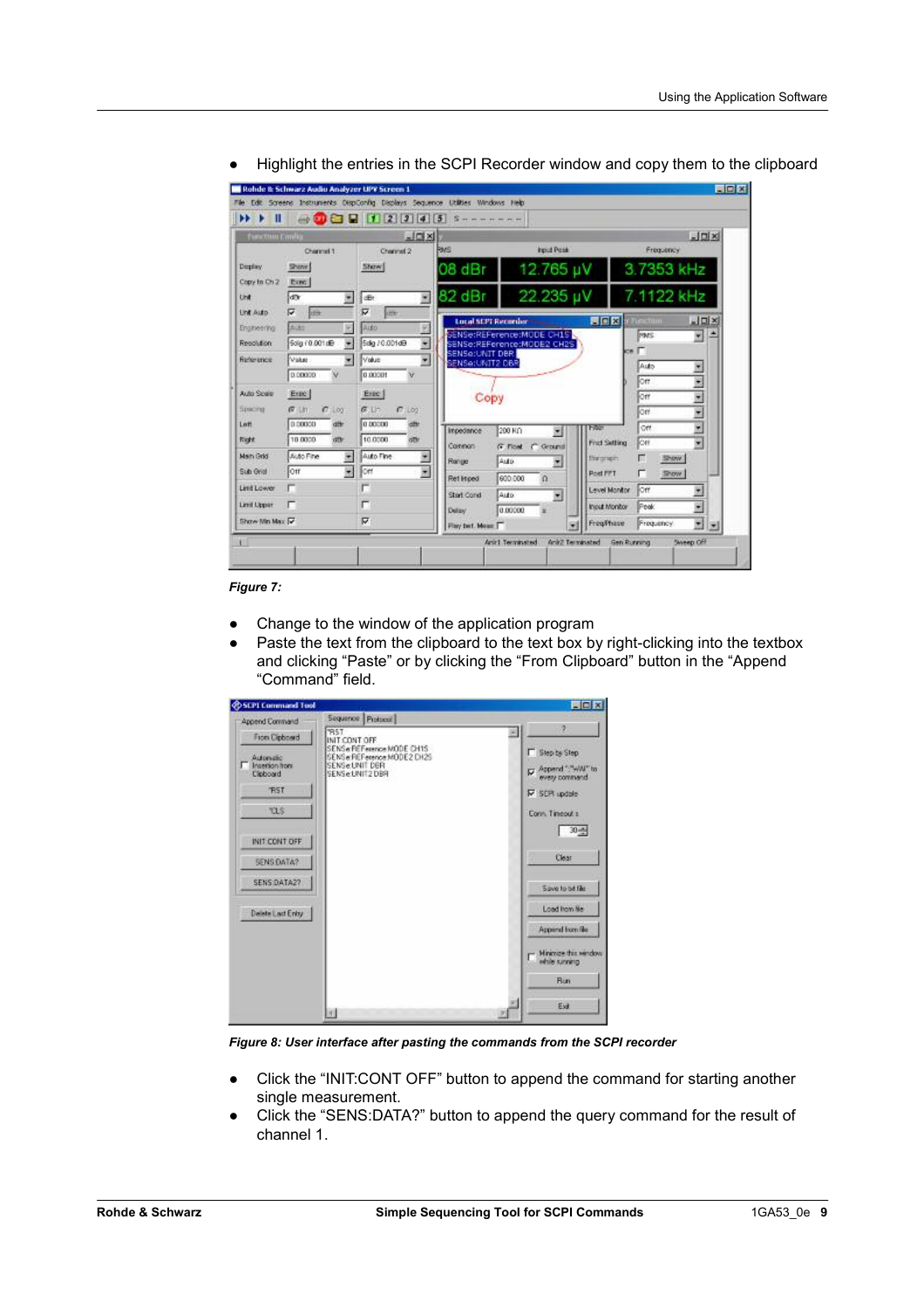@ Click the "SENS:DATA2?" button to append the query command for the result of channel 2.

| <b>CSCPI Command Tool</b>                                            |                                                                                                                                            | LEX                                                                                             |
|----------------------------------------------------------------------|--------------------------------------------------------------------------------------------------------------------------------------------|-------------------------------------------------------------------------------------------------|
| Append Command                                                       | Sequence Protocol                                                                                                                          |                                                                                                 |
| From Cipboard                                                        | <b>RST</b><br>INIT CONT OFF                                                                                                                | 72                                                                                              |
| Automatic<br>Insertion from<br><b>Cloboord</b><br><b>TRST</b><br>ras | SENSe REFerence MODE CH1S<br>SENSe:REFerence:MODE2.DH2S<br>SENSe UNIT DER<br>SENSe UNIT2 DBR<br>INIT CONT OFF<br>SENS:DATA?<br>SENS:DATA2? | Step by Step<br>Append "/"will" to<br>every commend.<br><b>V SCPI updale</b><br>Conn. Timeout a |
| INIT CONT OFF<br>SENS DATA?                                          |                                                                                                                                            | $30 - 4$<br><b>Clear</b>                                                                        |
| SENS DATA2?                                                          |                                                                                                                                            | Save to ad file                                                                                 |
| Delete Last Entry                                                    |                                                                                                                                            | Load Iron Ne                                                                                    |
|                                                                      |                                                                                                                                            | Appared from file                                                                               |
|                                                                      |                                                                                                                                            | <b>Minimize this window</b><br>while sunning                                                    |
|                                                                      |                                                                                                                                            | <b>Bün</b>                                                                                      |
|                                                                      | 31                                                                                                                                         | Exit                                                                                            |

*Figure 9: User interface with complete sequence* 

Clicking the "Run button" causes the application program to send the commands one by one to the UPV firmware. First the instrument is preset so that the original state is restored. Then a single measurement is started. The two subsequent commands store the results of this measurement as reference values for both channels. With the next two commands the unit is changed to dB relative to the stored reference. Finally a second measurement is started, and the last two commands query the ratio between the result of the second measurement and the result of the first measurement in dB for each channel. The results are shown in message boxes which have to be closed by the operator before the program continues.

| <b>SCPI Command Tool</b> |                     |
|--------------------------|---------------------|
| UPV Reading              |                     |
| SENS:DATA?               | -0.044787120074 DBR |
| ОΚ                       |                     |

*Figure 10: Window displaying the first queried result* 

| <b>SCPI Command Tool</b> |                    |
|--------------------------|--------------------|
| UPV Reading              |                    |
| SENS:DATA2?              | -0.25243255496 DBR |
| OК                       |                    |

*Figure 11: Window displaying the second queried result*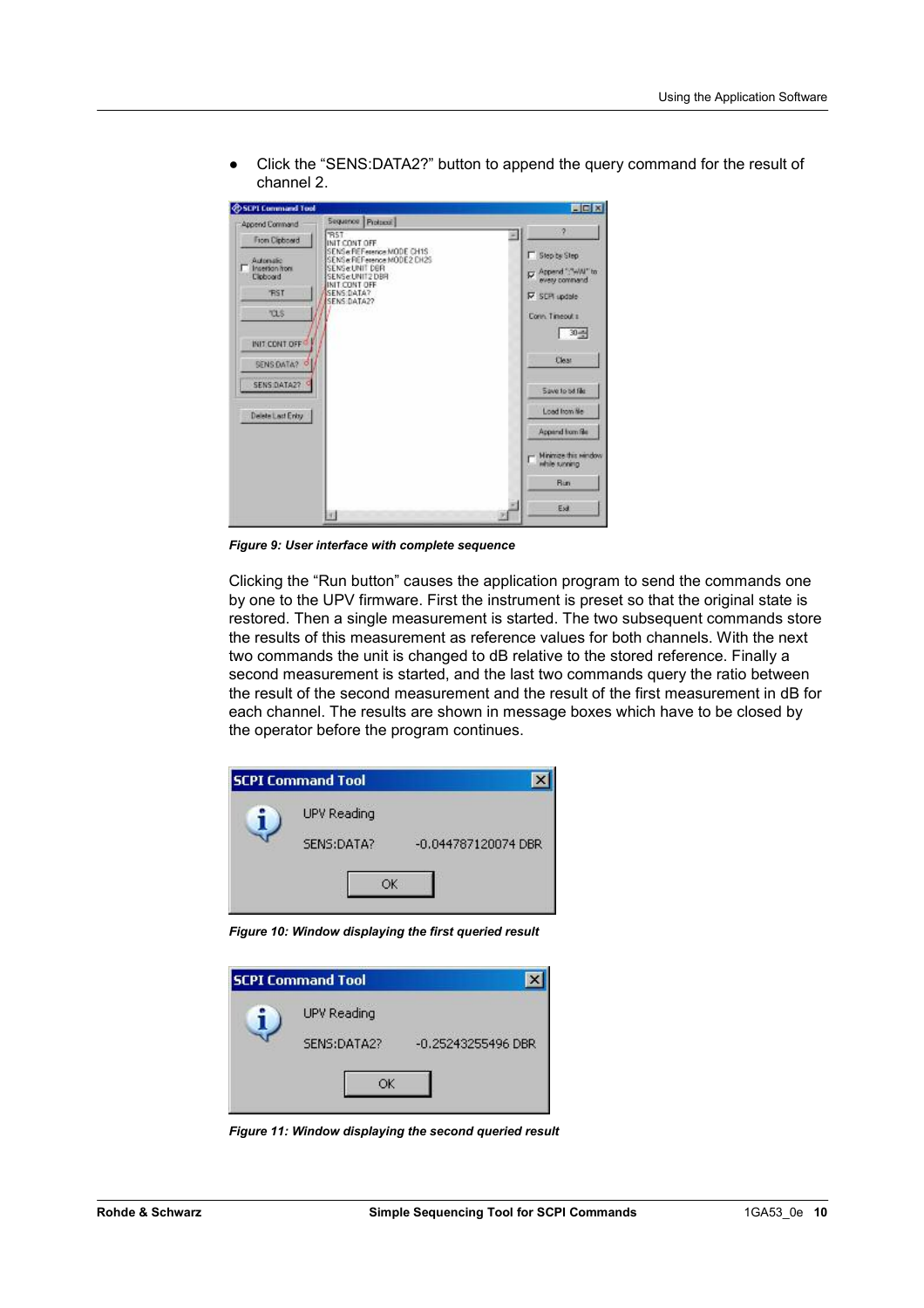SCPI Command Tool LIER kook Append Command Saminova  $\begin{tabular}{c|c|c} \textbf{S} \textbf{eq} \textbf{.} & \textbf{P} \textbf{v} \textbf{t} \textbf{t} \textbf{t} \textbf{t} \textbf{t} \textbf{t} \textbf{t} \textbf{t} \textbf{t} \textbf{t} \textbf{t} \textbf{t} \textbf{t} \textbf{t} \textbf{t} \textbf{t} \textbf{t} \textbf{t} \textbf{t} \textbf{t} \textbf{t} \textbf{t} \textbf{t} \textbf{t} \textbf{t} \textbf{t} \textbf{t} \textbf{t} \textbf{t} \textbf$  $\mathbf{p}_i$ ö 需 From Clipboard H Step by Step  $\begin{tabular}{l} \hline \textbf{A} atomic \\ Inseton, four \\ \textbf{C}kbound \end{tabular}$ M Append ":"WAI" to DFF."WA RST V SCPI update ce:MODE CH15. WAI  $\overline{u}$ Conn. Timeout is WMODE2 CH2S WA  $1.30 + 1.5$ System<br>C: No smo"<br>SENSe UNIT DBR, "WA INIT CONT OFF SENSEUNIT DBR: WAN<br>
SENSEUNIT DBR: WAN<br>
SURE: NSENSEUNIT2DBR: WAN<br>
SURE: NSENSEUNIT2DBR: WAN<br>
SURE: NSENSEUR<br>
SURE: NSENSENSENSENSER<br>
SURE: NSENSENSENSER<br>
SURE: NSENSENSENSER<br>
SURE: NSENSENSERS<br>
SURE: NSENSENSERS<br>
SURE: NS Clear SENS DATA? SENS:DATA2? Save to bit file ad furnite Delete Last Entry **Green** Minimize this winds<br>while running Ráil Exit Ŧ

After the execution of the sequence has completed, the communication protocol can be reviewed by clicking the "Protocol" tab above the text box.

*Figure 12: User interface with communication protocol*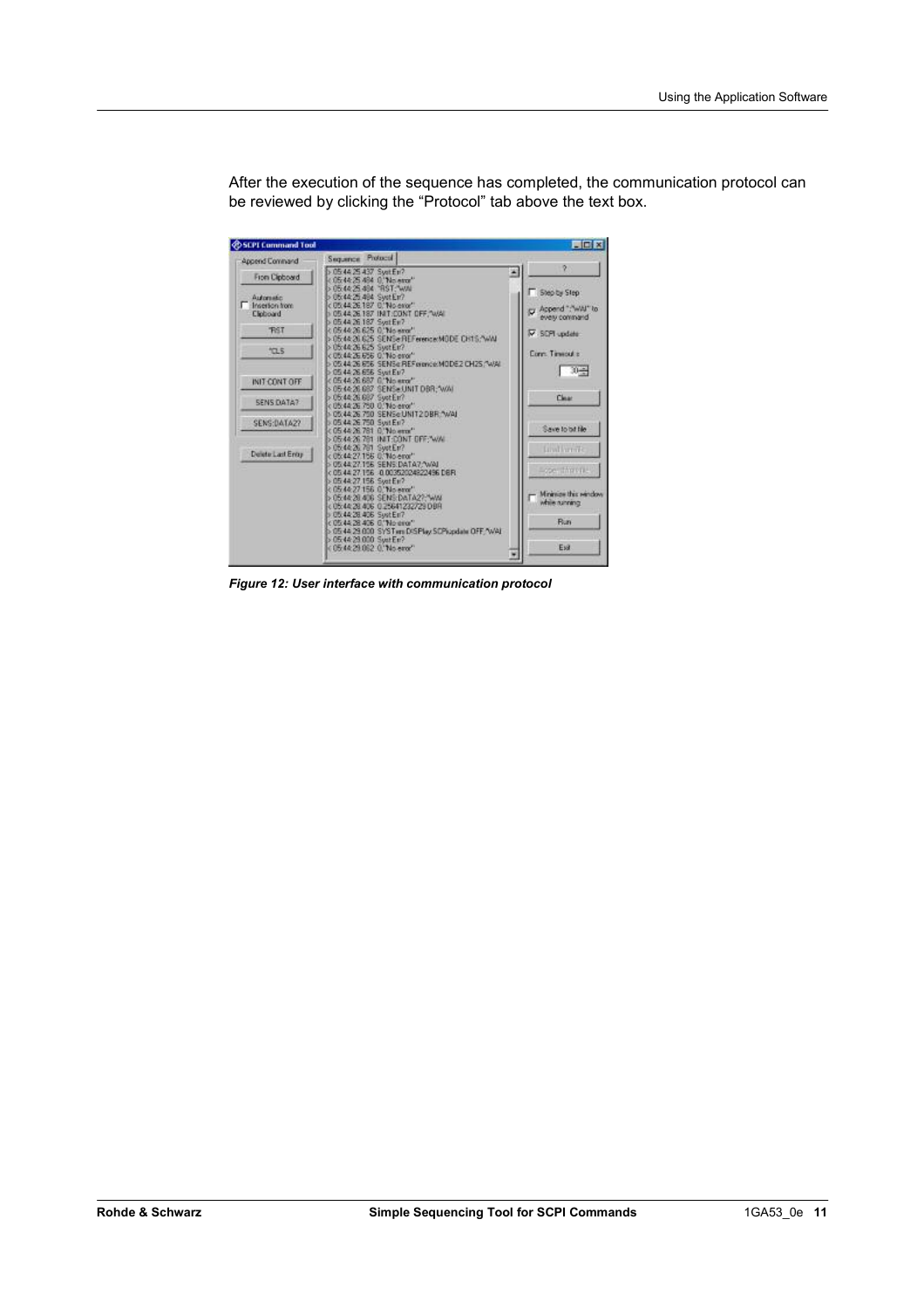## Working with the Source Code

### **Loading the Source Code to the IDE**

- Download "1GA53\_VB2003.zip", "1GA53\_VB2005.zip" or "1GA53\_VB2008.zip" according to the version of the VB.Net IDE installed on the UPV
- Unzip the file to the VB.Net projects folder on the UPV hard disk
- Open file "SCPIcontrol.sln" from the VB.Net IDE

The help button only works when file "1GA53.rtf" is present in folder "C:\Program Files\Rohde&Schwarz\SCPIControl".

### **Modifying the program**

The user interface can then be modified and enhanced, e.g. by adding more buttons for inserting additional commands.

Open the solution explorer in the IDE, right-click on "Form1.vb" and Click "View Designer" or "View Code", respectively.

Copy one of the existing buttons in the designer and paste it to the GroupBox1 which has to be enlarged for this purpose. Edit the text of the button in the button in the "Properties" window. Double-click the new button in the designer and copy the text of on of the existing "Append Command" buttons to the new sub. Edit the copied code according to the command to be inserted.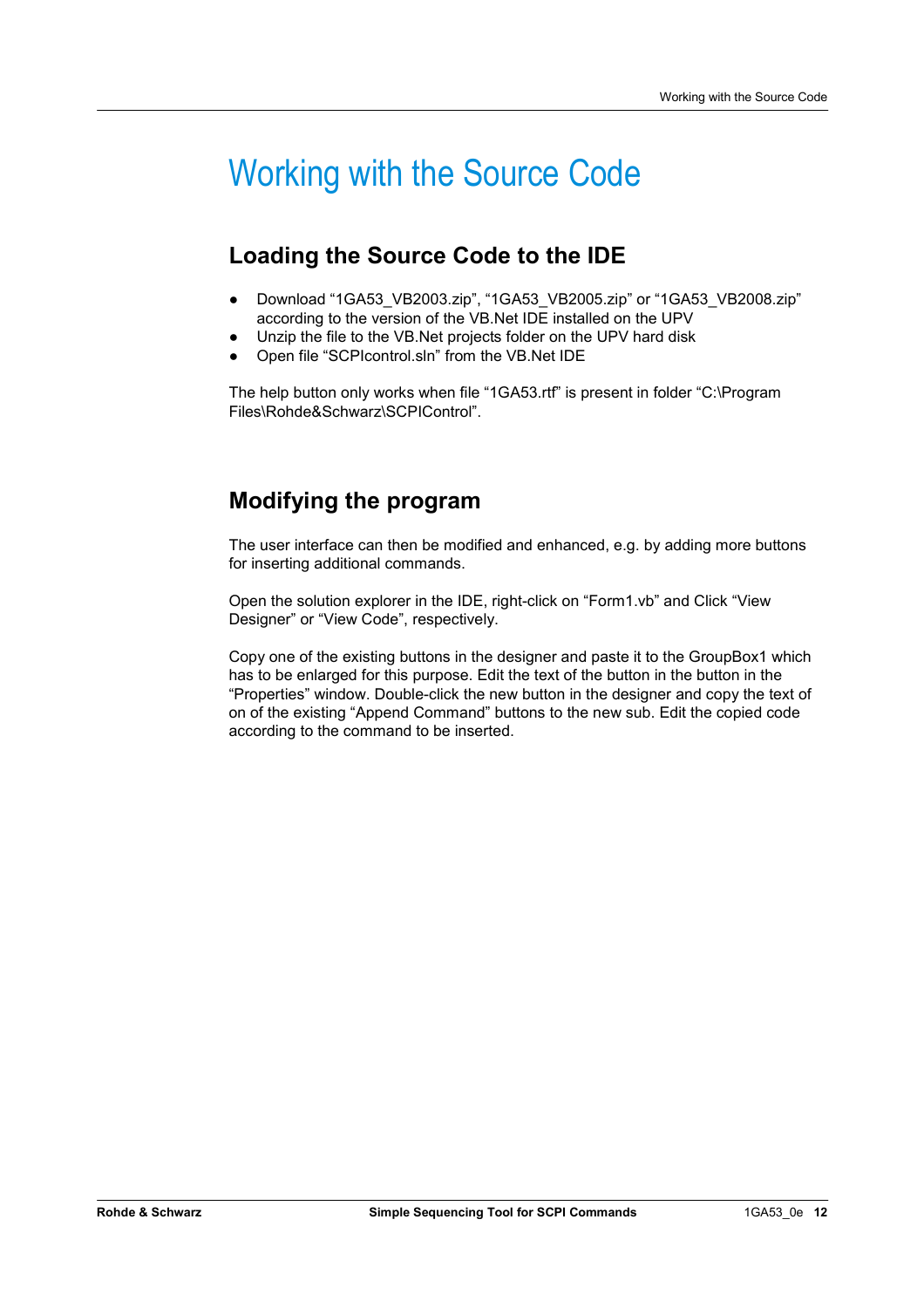#### Literature

- R&S<sup>®</sup> UPV User Manual http://www2.rohde-schwarz.com/en/products/test\_and\_measurement/audio/UPV-|-Manuals-|-22-|-2224-|-2234.html
- @ "Standard Commands for Programmable Instruments (SCPI)" http://www.ivifoundation.org/docs/SCPI-99.PDF

## Ordering Information

| <b>Ordering Information</b>   |                                                   |                              |  |  |  |  |
|-------------------------------|---------------------------------------------------|------------------------------|--|--|--|--|
| <b>Type of instrument</b>     |                                                   |                              |  |  |  |  |
| <b>Description</b>            | <b>Instrument type</b>                            | Ordering number              |  |  |  |  |
| Audio Analyzer                | R&S <sup>®</sup> UPV or<br>R&S <sup>®</sup> UPV66 | 1146.2003.02<br>1146.2003.66 |  |  |  |  |
| Universal sequence controller | R&S <sup>®</sup> UPV-K1                           | 1401.7009.02                 |  |  |  |  |